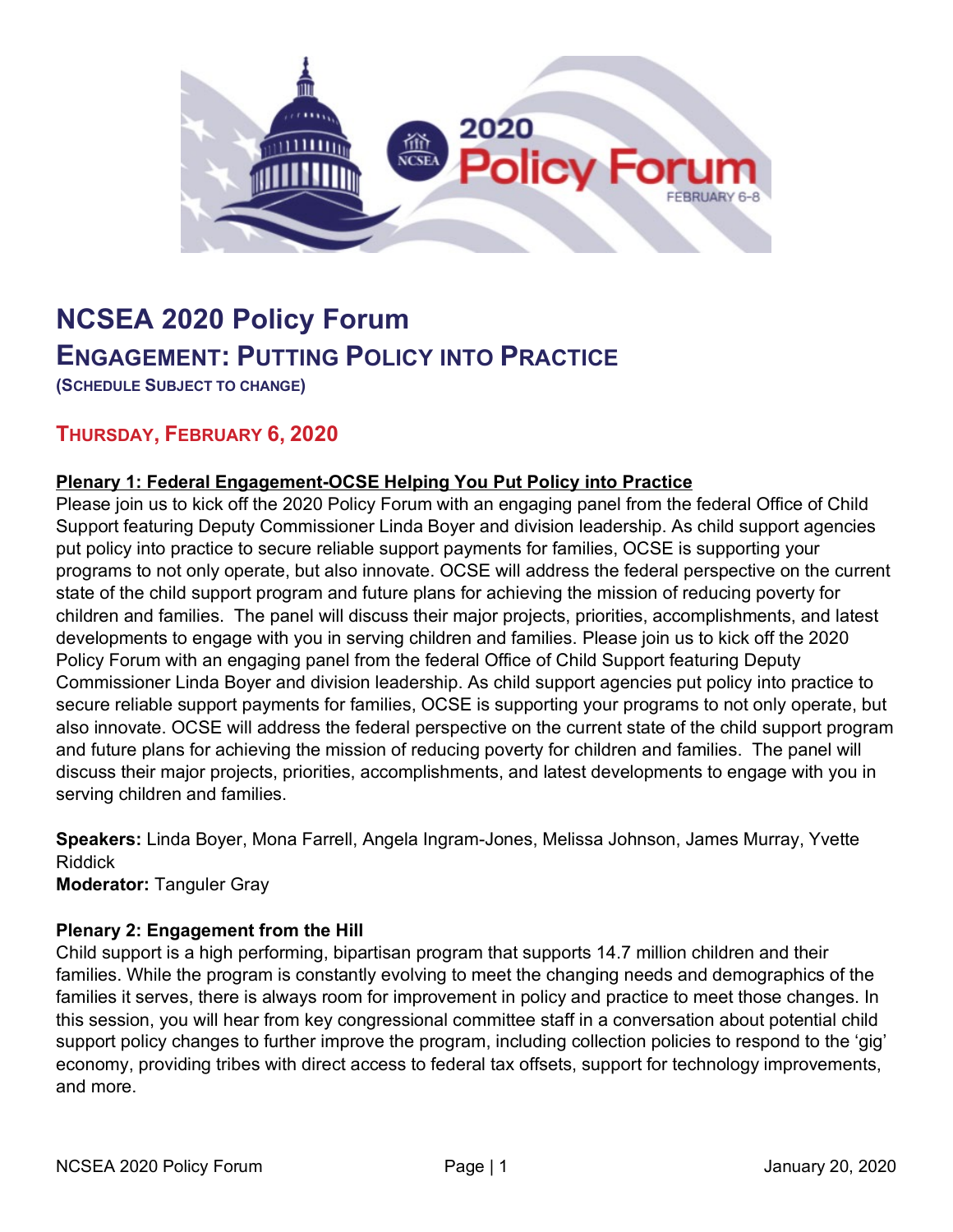**Speakers:** Ryan Martin, Kimberely Meinert **Moderator:** Tom Joseph

#### **Plenary 3: Childhood Poverty**

For many years, there has been widespread concern about the growing state of childhood poverty and calls to action to end it.

In 2015, Congress empowered a committee of national experts to come together, find paths, and make recommendations. The Committee on Building an Agenda to Reduce the Number of Children in Poverty by Half in 10 Years; Board on Children, Youth, and Families; Committee on National Statistics; Division of Behavioral and Social Sciences and Education; National Academies of Sciences, Engineering, and Medicine has just released their report entitled, "*A Roadmap to Reducing Child Poverty,* Building an Agenda to Reduce the Number of Children in Poverty by Half in 10 Years.

Come hear committee member Ron Haskins, Senior Fellow, Cabot Family Chair at the Brookings Institution and Co-Chair of the Center on Children and Families (and longtime friend and supporter of the child support program) discuss the committee's findings.

As we re-examine our practices and strive for new ways to engage with our families and our partners, what new tools and techniques can we garner from this report and our expert panel.

**Speakers:** Ron Haskins, Christine James-Brown, Erin Oalican, Ann Pugh **Moderator:** Alisha Griffin

#### **Workshop 101: The Impact of Child Support Guidelines on Low Income Families**

Historically guidelines have focused largely on economic data on the cost of rearing children in intact families. But those expenditures do not reflect the reality of separated low-income parents. Panelists will explore several issues, including: What measures are appropriate for guidelines to use to measure poverty and the subsistence needs of families? How can you balance subsistence needs when both parents are low income? What insight can the court and child support agency provide in establishing child support orders in low income cases? How can states provide a meaningful opportunity for input from lowincome parents during the guideline review?

**Speakers:** Michael Herald, Beverly Murphy, William M. Rodgers, III, Amy Roehrenbeck **Moderator:** Alisha Griffin

#### **Workshop 102: Zone Intensive Program Services (ZIPS) Programs**

Child support and other social service programs, which are concerned with the problems of poverty and unemployment, have looked to address these issues through Zone Intensive Program Services (ZIPS). These targeted projects, such as the Milwaukee 53206 program, have had success in helping parents and are getting results with lowered unemployment rates and increased child support collections. This workshop features information on how they planned, implemented and achieved results through a ZIPS project.

**Speakers:** Rodney Adams, Larry Desbien, Mashunda McGlaston, Katie Murphy **Moderator:** Robbie Endris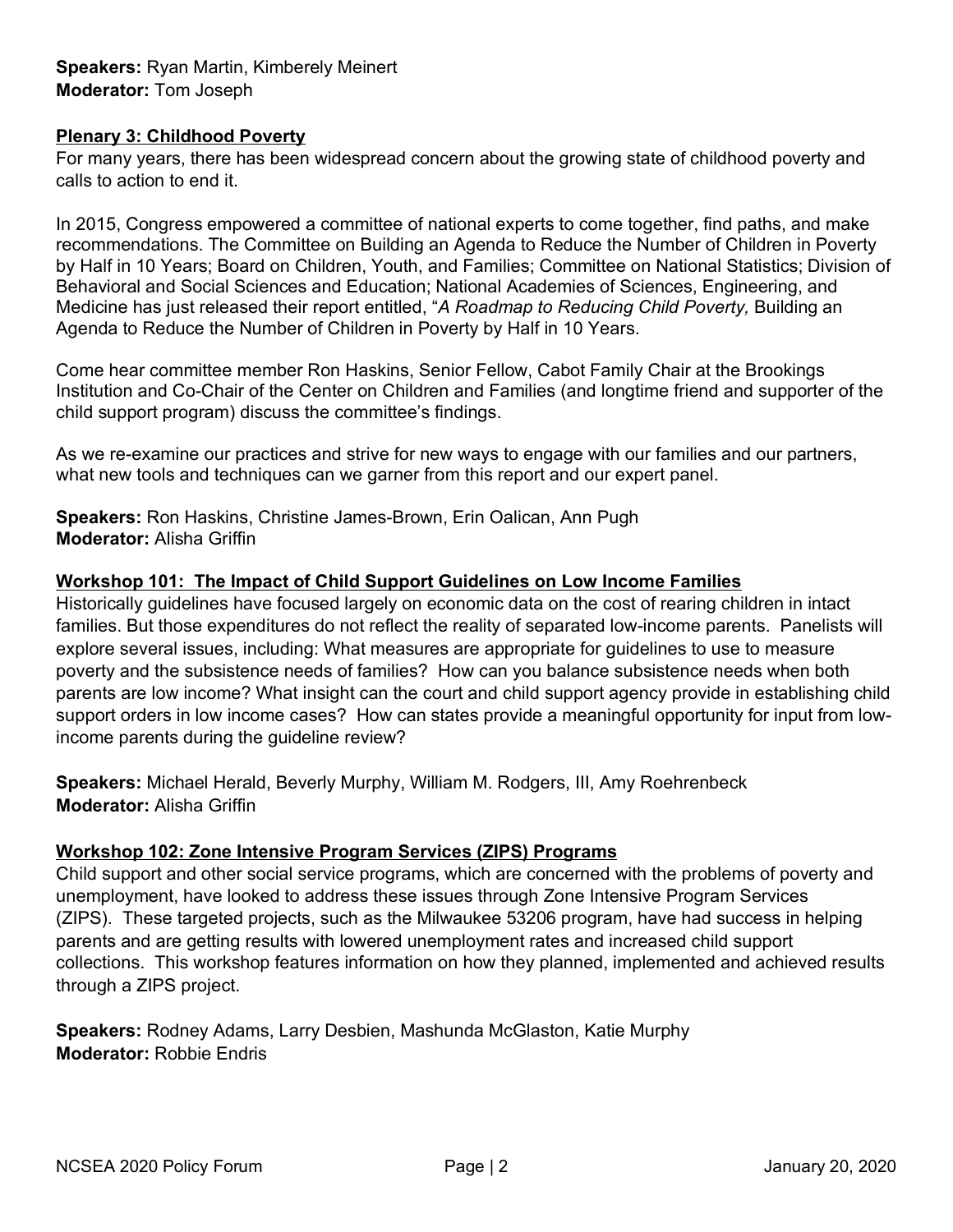## **Workshop 103: Using Social Determinants of Health to Improve Outcomes for Families in Poverty**

Health is about more than health care. Poverty is not just about money. Social and economic factors, the physical environment and behaviors, account for up to 80 percent of the factors that influence our overall health. Access to quality clinical care is the remaining 20 percent. And while still critically important, quality health care is not the only lever for changing health outcomes.

States and not-for-profit organizations are developing networks that connect individuals with resources to address poverty, and social, economic and environmental barriers to their health—such as housing, food insecurity, and transportation. By putting funding and policy efforts into addressing social determinants of health, these states and organizations hope to improve health outcomes for children and families across the state. Child support services play an important role in addressing poverty and can be a key player in building these networks to address the social determinants of health. In this workshop we will hear from state officials from North Carolina, and from representatives of organizations that are creating holistic programs to address these social determinants of health that are critical to the well-being of the families we serve.

**Speakers:** Laurey Carpenter, Erika Ferguson, Stephanie McGuire, Lori Phingst **Moderator:** Sharon Redmond

## **FRIDAY, FEBRUARY 7, 2020**

#### **Plenary 4: Economic Mobility: Supporting Families through Engagement**

What is the correlation between inter-generational poverty and economic and social mobility? Does the child support program impact the ability of families to improve their economic and social mobility? With a focus on these questions, speakers will provide insight into what economic and social mobility looks like for families served by human service programs, including child support. The speakers will also share how child support and other programs can support families in moving up the economic ladder through engagement and best practices.

**Speakers:** Maria Cancian, Steven Eldred, Letitia Logan Passarella **Moderator:** Kate Cooper Richardson

#### **Workshop 201: Engaging Partners to Address Reentry**

Parents with minor children make up 54% of those incarcerated nationwide. Almost all these parents will be returning to their communities at some point. What ways can the child support program partner with stakeholders to assist parents facing challenges with housing, employment, transportation, and expungements? How can stakeholders effectively reach into institutions to begin addressing barriers before release? This workshop will feature collaborations between child support agencies and community partners and discuss how they are working to address barriers and set reentering parents on a path to success.

**Speakers:** John Ginwright, Christy Nichols, Kathi Schear **Moderator:** Joe Mamlin

#### **Workshop 202: Effectiveness and Impact of Enforcement Remedies**

The Child Support Program relies on a variety of enforcement remedies to promote, reliable child support payments in a timely manner. This workshop will examine the potential consequences of specific enforcement remedies in the context of families' upward economic and social mobility. How do child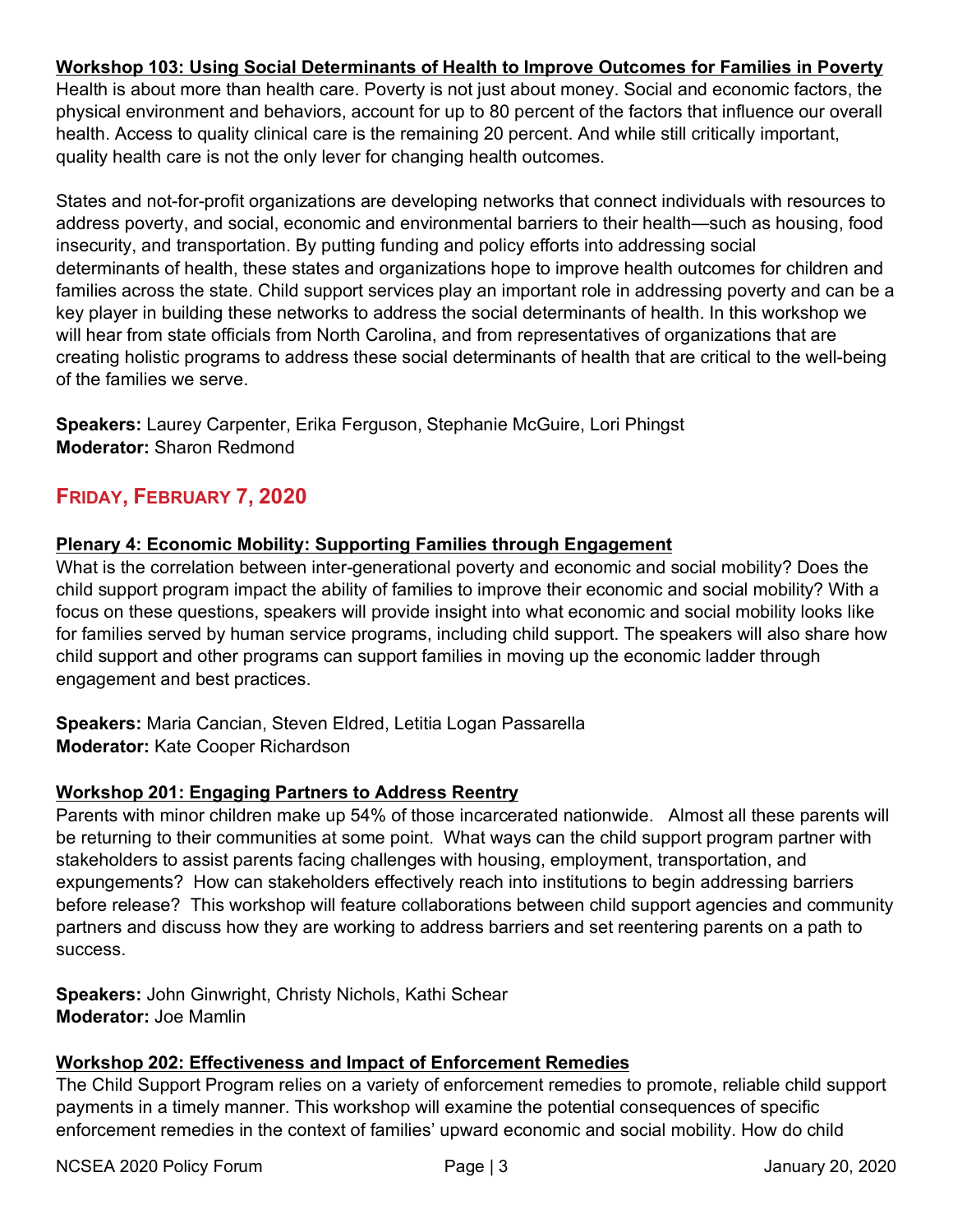support enforcement actions assist in upward mobility for the children, the person who receives support, and the person who pays support? Are there some enforcement actions that hinder mobility? Speakers will share their insights around designing enforcement programs that encourage improvement.

**Speakers:** Ann Coffin, Jim Fleming, Frances Pardus-abbadessa, Robert Patrick **Moderator:** Margot Bean

## **Workshop 203: What Can the Reg Do for You?**

Come learn how states are implementing the 2016 federal regulation, which encouraged flexibility, efficiency, and modernization. Hear from a panel of states on how the regulation has allowed their programs to solve problems, create solutions, and modernize for today's world. Panelists will discuss the experience of interpreting and implementing the regulations, working with other stakeholders, and plans for future work. They will focus on how the regulations are encouraging a policy and practice approach benefiting economic mobility.

**Speakers:** Steve Capps, Sean Gorman, David Love, Adam Norman **Moderator**: Paul Gehm

#### **Plenary 5: Successful Engagement: Turning Policy into Action**

We all have heard at one time or another that the key to successfully assisting families gain economic security and sustainable self-sufficiency is to work collaboratively with other programs. Has the time come to stop talking and start acting? In this interactive panel discussion, you will hear how our allied agencies have come together to achieve real change, working together to overcome significant obstacles to determine how policy will and should change.

**Speakers:** Dr. Deborah Bergeron, Ann Marie Costello, Clarence Carter, Shannon Christian, Elizabeth Darling, Caren Harp, Dr. Art Kleinschmidt, Joe Tvrdy **Moderator:** Commissioner Scott Lekan

#### **Workshop 301: Successful Fatherhood Programs**

The child support program plays an important role to help fathers gain access to resources they need to move their families toward self-sufficiency. In this session, state child support staff will discuss how they use a focus on fatherhood to better equip fathers to meet their child support obligations.

Presenters will show how child support staff can help fathers prepare for work, overcome legal challenges, address substance abuse, and deal with behavioral health issues so they can be involved in their children's lives. Come hear firsthand about how they've been successful in moving child support led fatherhood initiatives forward.

**Speakers:** Kiska Dennis-Gear, Kimberly Dent, Amy Miragilotta **Moderator:** James Murray

#### **Workshop: 302: Successful Collaborations Between Programs**

The Administration for Children and Families consists of more than 20 programs. Each of those programs is committed to promoting the economic and social well-being of families, children, individuals and communities. In addition to the ACF programs, SNAP and Medicaid are intertwined with child support and have the same commitment to families. How can child support programs engage these programs to better serve families? Come learn what several states are doing to bridge the gap between programs and enhance the customer experience in their communities.